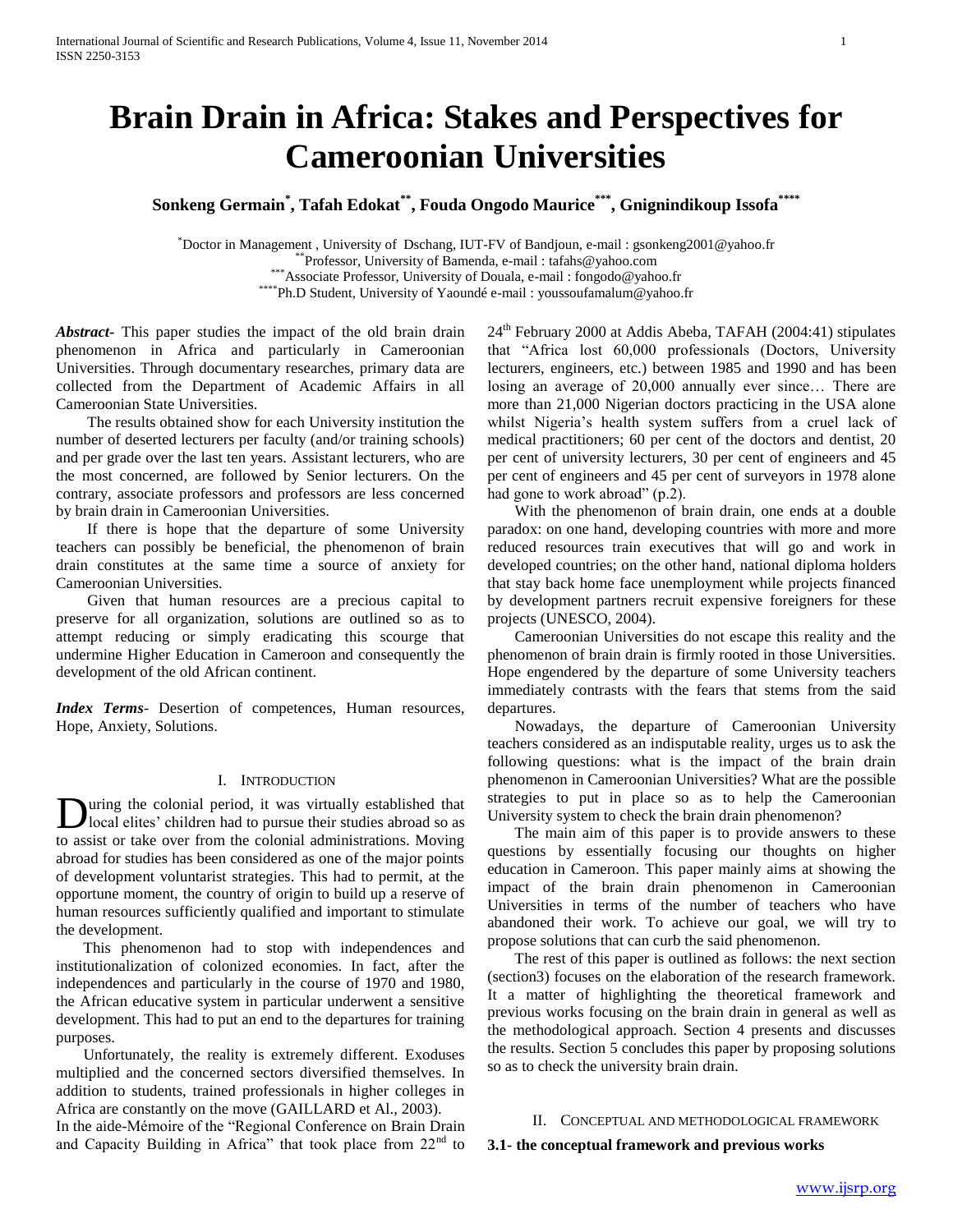## **3.1.1. The concept of brain drain**

 According to TAFAH (2004:45), brain drain issues are viewed in the context of human capital losses or gains. This is because human capital had long been recognized to be an important determinant of economic growth. Thus, while human capital gains will enhance economic growth, losses will generate important snags in the growth process of any nation. Despite this recognition, research attention on the international movement of economic resources paid attention to the movement of physical capital while neglecting the international movement of human capital. The international movement or migration of human capital or brain drain, as it is generally called, is perceived as a movement of talented people from one country to another in search of a better life. Generally, the issue of brain drain therefore becomes relevant in the face of the scarcity of skills and talents where migration of such skills and talents constitutes a great loss for the country in which migration takes place. As Ul Haque (2000) puts it, "it is meaningful only that requires considerable investment and therefore not easy to replace". Ul Haque goes on to say that the "term is used to describe the loss of advanced professional and technical skills such as scientists, academics, doctors, engineers and others with university training. In that sense, it really refers to the upper right tail of the skill distribution" (p.4). Also, in TAFAH's works (2004:46), it is clearly shown that another phenomenon that is emerging in less developed countries is what we can term "internal brain drain" or "brain diversion". By internal brain drain or brain diversion, we refer to those intellectuals, professionals and other talented people who have been adequately trained to apply their skills, knowledge, energies and talents in their relevant fields but who, for lack of appropriate incentives and motivation, employ their talents outside their areas of training and professions.

## 3.1.2- **Previous works: the motives of brain drain and highlighting a double responsibility**

 Responsibilities on brain drain phenomenon are shared. While the South shows its repellent practices, the North constantly refines its mechanisms of attraction.

## **Internal dimension: Africa as a repellent continent of competences**

 Man's needs are diverse and, according to MASLOW (1934) the security need is fundamental. Thus, the African continent nowadays is characterized by the increase in the number of insecurity (political, juridical, economic, sanitary, environmental, etc.)

 The political insecurity is the current characteristic of most of the political regimes in Africa. It has been discussed during the recent summit of the French-speaking world that was held in the Democratic Republic of Congo (October 2010).

 The social environment in Africa is also a source of brain drain. Africa is a continent where the family in conceived is its extended form and, solidarity demands are enormous. Thus, family reasons are of a paramount importance for the choice: it is the outlook the migrants have on the place where their children will have the best possibilities of life and career that get them to make the choice between the welcoming country and the country of origin (GLAZER and HABERS, 1978).

 Finally, it is especially for technical reasons that brain drain is firmly rooted in Africa. Consequently, for many African countries, brain drain gains fertile ground in the general context of the damage of national scientific and technical systems. Following the phase of intense and accentuated development during 1970 and 1980, the situation substantially deteriorated in most of the sub-Saharan countries (GAILLARD et AL., 2005). The state of ambient crisis is reflected by many works on the African research systems (GAILLARD et AL., 2005). Drastic reductions made on public budgets led to the degradation of infrastructures, the poor maintenance and the non renewal of equipments as well as the density and the quality of scientific personnel. Salaries, even when they are paid, do no longer suffice to earn a good living and scientific and technical professions in Africa are transformed.

 For illustration, a study carried out by TAFAH (2004) shows in percentages and per grades reductions made on the salaries of Cameroonian university teachers after 1993: Assistant lecturers (35.2%); Senior lecturers (38.7%), Associate professors (42.4%), Professors (42.3%).

 The deinstitutionalization and the crisis caused researchers to emphasize on expertise and consultancy. The profession is more and more practiced in the framework of interim. The deterioration of salaries and work conditions equally led to a high emigration rate of scientists and of the whole qualified personnel of the most concerned countries towards other countries or other professions. Simultaneously and due to the lack of funding, no recruitment has been virtually done in any scientific establishment and higher education in many African countries in 1990. This explains why universities and African institutes of research are currently facing a serious deficit of scientific personnel and one can therefore talked of a "lost scientific generation" in Africa (GAILLARD et AL., 2005). For these countries, the fight against brain drain is just an illusion if it does not go alongside with a coordinated action in favor of development and development of national capacities namely in the domain of research, higher education and health.

## **External dimension: attractive mechanisms of western countries**

 Attractive practices of western countries are so many. The goal is to attract and to keep not only intelligent Africans but also those who are well-to-do.

 The globalization of the market work particularly exposes the developing countries. The increase of developed countries demand in highly qualified personnel in some economy sectors has created these last years, a fertile ground for the rise of this market. For instance, the sectors of health who professionals trained in the eastern African countries are directly importable or imported by the western countries. Other sectors of economy such as the information of technology are equally concerned. These welcoming countries indulge therefore in a higher bid of encouraging measures likely to attract "brains" that fit in with their needs: putting in place selective strategies in favor of highly qualified persons (Australia, Canada, South Korea, Japan, New Zealand), determination of quotas, facilities of penetration and stay in the territory for some professional categories, granting of visas on limited periods with the intention of work research (Norway, United kingdoms); Recruitment programs of some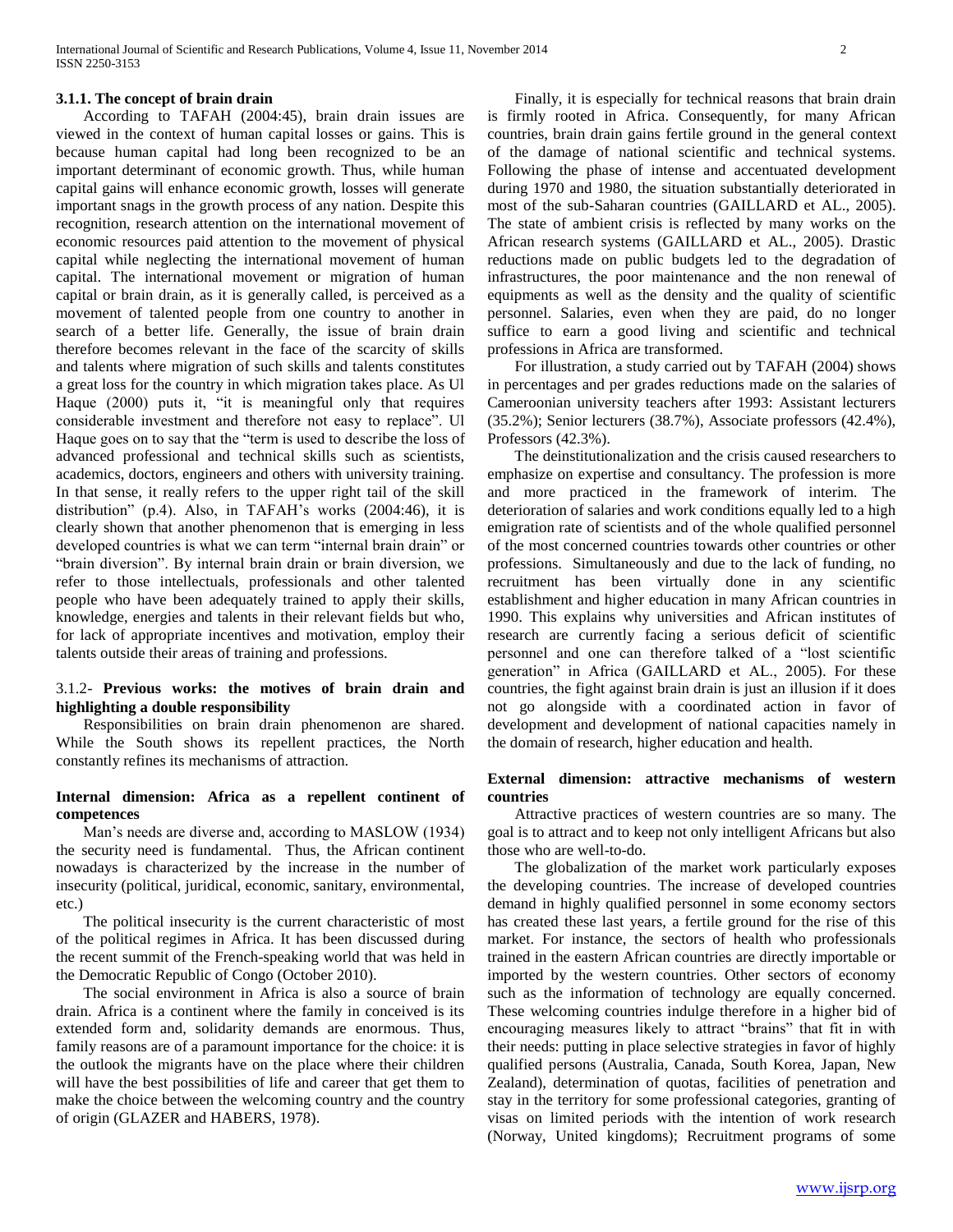categories of personnel abroad (German recruitment program of information technicians). Lastly, countries fight for fiscal advantages granted to highly qualified migrants. Some countries even offer to more acceptable professional categories a noteworthy reduction of taxes (see tax exoneration) during less or more long period (Australia, Korea, France, the Netherlands, Sweden). There is therefore a new attitude that justifies the employment of qualified migrants from developing countries and renews more than never the debate on brain drain.

## 3.2- **The methodological frame work**

 According to PERET et Al. (2012), interpretativism tries to understand a reality. Through this study, we endeavour to better understand the brain drain phenomenon in Africa in a general framework by focusing our attention on Cameroonian universities in order to measure its impact. Firstly, we present the sampling method and secondly we dwell on the method of collection and data analysis.

### **3.2.1. Sampling**

 $\overline{a}$ 

 The empirical field of our study concerns the 8 state universities in Cameroon. We do not take into account the private institute of higher education and religious universities for, more often than not, it is difficult to harmonize syllabuses and to establish equivalences as far as certificates issued are concerned. Within each university, we define the period of study and this according to the age of the institution. This is why, for recently created universities (less than 10 years of existence), we carry out a study from the year of creation till day.

 On the other hand, for universities that were created 10 years ago, we limit our period from 2004 to 2013 that is the last 10 years of the existence of the institution.

 At the level of each university, the study is carried out on all the Faculties and/or training schools.

### 3.2.2. **Method of collection and data analysis**

 In this work, we use secondary data obtained through documentary researches. Consequently, the collection consists in getting in touch with the Department of Academic Affairs and the services of teacher personnel of each State University. At this level, it is a question of taking a census for each Faculty (and possibly training colleges) of the number of deserted lecturers<sup>1</sup>. This period stretches out from 2004 to 2013.

 The analysis consists in classifying for each Faculty the number of deserted lecturers according to the different grades (Assistant lecturers, senior lecturers, associate professors, professors). Subsequently, we determine the total number of departures per Faculty as well as the general total of departures for the university in question.

 With the aim of clearly defining the impact of this phenomenon, we present the total number of deserted lecturers for each University during the period of the study. For a given University, the faculties which did not record any desertion of lecturer over the said period do not appear in the data.

#### III. PRESENTATION AND DISCUSSION OF RESULTS

### **4.1- Presentation of results**

 The following charts present the number of deserted lecturers for each university over the period of study which goes from 2004 to 2013 (10 years). The Universities are classified in the alphabetical order and the University of Bamenda does not appear on the list for it was created just 3 years ago and has not yet registered the departure of teachers.

<sup>&</sup>lt;sup>1</sup> Lecturers absents from their post because transfer, research and other justified causes are not considered as brain drain.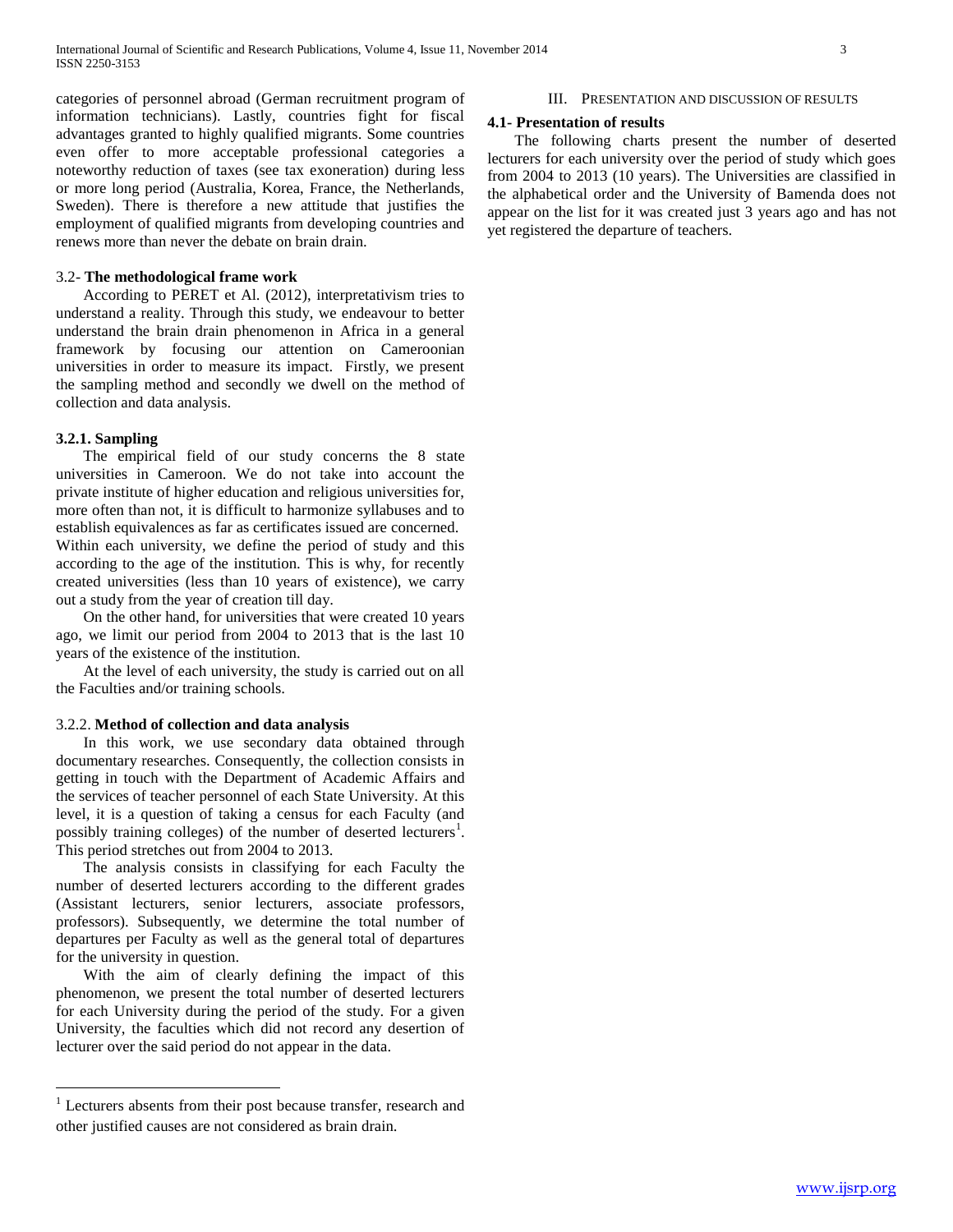| <b>Faculties or Training Colleges</b> | Numbers of departures per grades |                          |           |           | Total of   |
|---------------------------------------|----------------------------------|--------------------------|-----------|-----------|------------|
|                                       | Assistant                        | Senior                   | Associate | Professor | departures |
|                                       | lecturer                         | lecturer                 | Professor |           |            |
| Faculty of art                        | 04                               | $\overline{\phantom{0}}$ |           |           | 04         |
| Faculty of education                  | 02                               | $\overline{\phantom{0}}$ |           |           | 02         |
| Faculty of sciences                   | 18                               | 07                       |           |           | 25         |
| Faculty of social and management      | 07                               | 03                       |           |           | 10         |
| sciences                              |                                  |                          |           |           |            |
| Faculty of health sciences            | 0 <sub>1</sub>                   | $\overline{\phantom{0}}$ |           |           | 01         |
| general Total                         | 32                               | 10                       |           |           | 42         |

## **Chart 1: Desertion of lecturers of the University of Buea**

Source: Department of Academic affairs of the University of Buea

 Here, desertion is made up of assistant lecturers and senior lecturers. On the contrary, associate professors and professors have not deserted over the period of study.

## **Chart 2: desertion of lecturers of the University of Douala**

| <b>Faculties or Training Colleges</b> | Numbers of departures per grades |                          |                          |           | Total<br>of    |
|---------------------------------------|----------------------------------|--------------------------|--------------------------|-----------|----------------|
|                                       | Assistant                        | Senior                   | Associate                | Professor | departures     |
|                                       | lecturer                         | lecturer                 | professor                |           |                |
| <b>Faculty of letters</b>             | 09                               | 01                       | -                        |           | 10             |
| Faculty of law and political science  | 0 <sub>5</sub>                   | $\overline{\phantom{a}}$ |                          |           | 0 <sub>5</sub> |
| Faculty of science                    | 06                               | 02                       |                          |           | 08             |
| University Institute of Technology    | 05                               | 0 <sub>1</sub>           | $\overline{\phantom{0}}$ |           | 06             |
| supérieure<br>normale<br>Ecole<br>de  | 04                               | 03                       |                          |           | 07             |
| l'enseignement technique              |                                  |                          |                          |           |                |
| Advanced school of economics and      | 03                               | 01                       |                          |           | 04             |
| commerce                              |                                  |                          |                          |           |                |
| Faculty of economics and applied      | 04                               | 02                       |                          |           | 06             |
| management                            |                                  |                          |                          |           |                |
| <b>General Total</b>                  | 36                               | 10                       |                          |           | 46             |

Source: Department of Academic affairs of the University of Douala

Just as the previous chart, associate professors and professors have not deserted over the period of study.

**Chart 3: desertion of lecturers of the University of Dschang**

| Faculties or training colleges       | Numbers of departures per grades |          |           |                | Total<br>of |
|--------------------------------------|----------------------------------|----------|-----------|----------------|-------------|
|                                      | Assistant                        | Senior   | Associate | Professor      | departures  |
|                                      | Lecturer                         | lecturer | professor |                |             |
| <b>Faculty of letters</b>            |                                  | 03       |           |                | 03          |
| Faculty of<br>and<br>economics       | 03                               |          |           |                | 03          |
| management                           |                                  |          |           |                |             |
| Faculty of science                   | 05                               | 08       |           |                | 13          |
| Faculty of<br>and<br>Agronomy        | 02                               |          |           | 0 <sub>1</sub> | 03          |
| agricultural sciences                |                                  |          |           |                |             |
| FOTSO Victor University Institute    | 0 <sub>3</sub>                   |          |           |                | 03          |
| of technology                        |                                  |          |           |                |             |
| Faculty of law and political science | 03                               | 01       |           |                | 04          |
| <b>General Total</b>                 | 16                               | 12       |           | 0 <sub>1</sub> | 29          |

Source: Department of Academic affairs of the University of Dschang

 Here, desertion is made up of assistant lecturers and senior lecturers. On the contrary, associate professors and professors have not deserted over the period of study.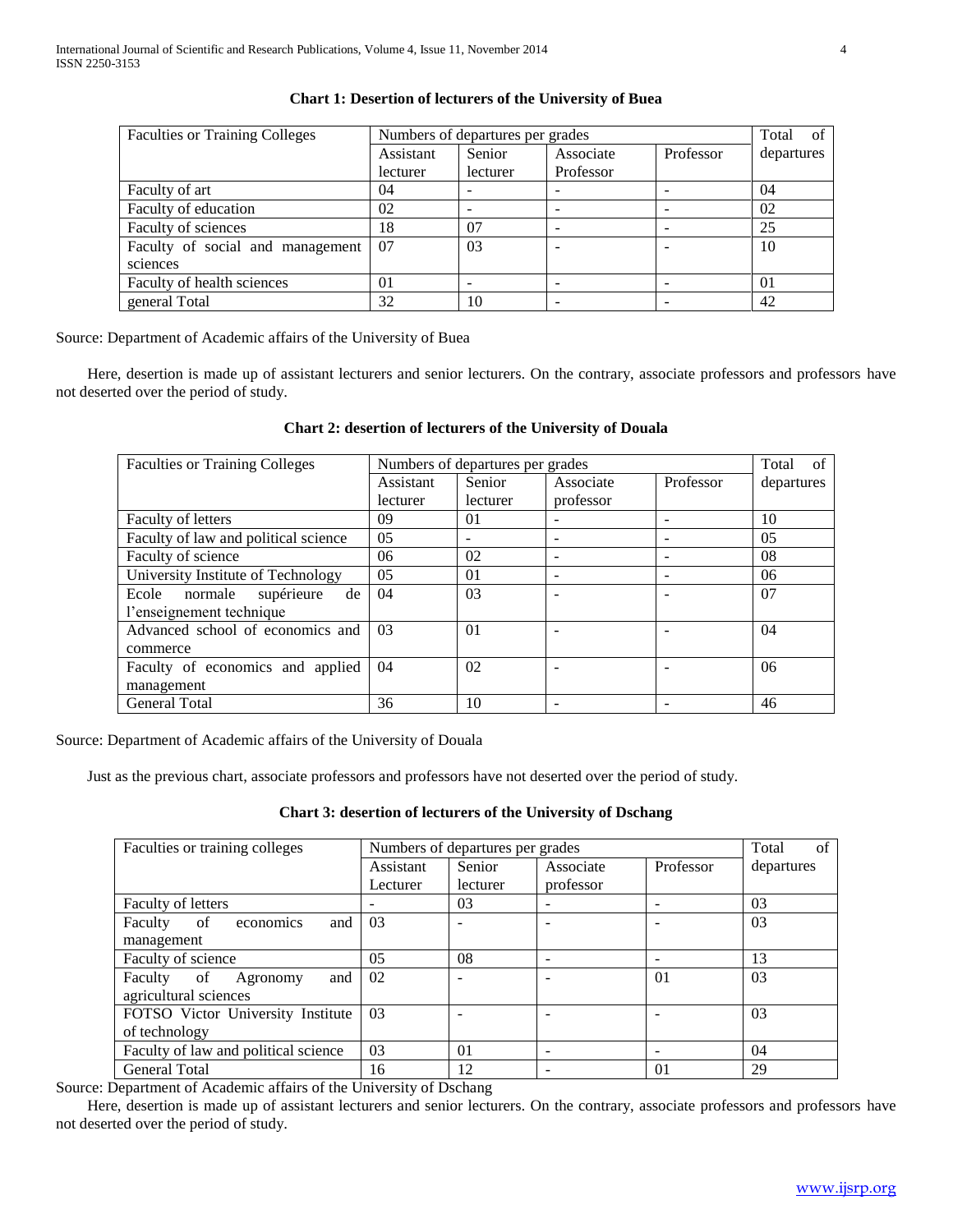| <b>Faculties ou Training Colleges</b>   |           | Numbers of departures per grades |           |           |            |
|-----------------------------------------|-----------|----------------------------------|-----------|-----------|------------|
|                                         | Assistant | Senior                           | Associate | Professor | departures |
|                                         | Lecturer  | lecturer                         | professor |           |            |
| Sahel higher institute                  | 01        | -                                |           | -         | $\Omega$   |
| <b>Higher Teachers training College</b> | 02        |                                  |           |           | 02         |
| General Total                           | 03        | -                                |           |           | 03         |

# **Chart 4: desertion of lecturers of the University of Maroua<sup>2</sup>**

Source: Department of Academic affairs of the University of Maroua

 Here, the desertion only concerns assistant lecturers. Senior lecturers, associate professors and professors have not abandoned their post over the period of study.

| Chart 5: desertion of lecturers of the University of Ingabilitiere |                |                                  |           |           |            |  |  |
|--------------------------------------------------------------------|----------------|----------------------------------|-----------|-----------|------------|--|--|
| Faculties or training Colleges                                     |                | Numbers of departures per grades |           |           |            |  |  |
|                                                                    | Assistant      | Senior                           | Associate | Professor | departures |  |  |
|                                                                    | lecturers      | lecturers                        | professor |           |            |  |  |
| Faculty of science                                                 | 03             | 02                               |           |           | 0.5        |  |  |
| Faculty of law and political science                               | 02             |                                  |           |           | 02         |  |  |
| National advanced school of agro-                                  | 0 <sub>1</sub> |                                  |           |           | $\Omega$   |  |  |
| industrial sciences                                                |                |                                  |           |           |            |  |  |
| University Institute of technology                                 | $\Omega$       |                                  |           |           | 01         |  |  |
| <b>General Total</b>                                               | 07             | 02                               |           |           | -09        |  |  |

**Chart 5: desertion of lecturers of the University of Ngaoundéré**

Source: Department of Academic affairs of the University of Maroua

 Here, the desertion only concerns assistant lecturers and senior lecturers. Associate professors and professors have not abandoned their post over the period of study.

# **Chart 6: desertion of lecturers of the University of Yaoundé II**

| Faculties or training colleges      |           | Numbers of departures per grades |           |                |            |
|-------------------------------------|-----------|----------------------------------|-----------|----------------|------------|
|                                     | Assistant | Senior                           | Associate | Professor      | departures |
|                                     | lecturer  | lecturer                         | professor |                |            |
| Faculty of sciences                 | 04        | 06                               | -         |                | 10         |
| Faculty of arts, letters and social | 03        | 04                               | 01        |                | 08         |
| sciences                            |           |                                  |           |                |            |
| Higher teachers training college    | 02        | 03                               | 01        |                | 06         |
| Faculty of medicine and biomedical  | 01        | 02                               |           | 01             | 04         |
| sciences                            |           |                                  |           |                |            |
| Advanced school of polytechnique    | 02        | 01                               |           |                | 03         |
| <b>General Total</b>                | 12        | 16                               | 02        | 0 <sub>1</sub> | 31         |

Source: Department of Academic affairs of the University of Yaoundé I

 $\overline{a}$ 

All lecturers are involved in the departure process over the period of study.

# **Chart 7: desertion of lecturers of the University of Yaoundé II**

| Faculties or training colleges       |           | Numbers of departures per grades |                          |           |            |
|--------------------------------------|-----------|----------------------------------|--------------------------|-----------|------------|
|                                      | Assistant | <b>Senior</b>                    | Maître<br>de             | Assistant | departures |
|                                      | lecturer  | lecturer                         | conférences              | lecturer  | Senior     |
|                                      |           |                                  |                          |           | lecturer   |
| Faculty of law and political science |           | 01                               | $\overline{\phantom{a}}$ | -         | 02         |

 $2$  The University of Maroua was created in 2008. The study therefore stretches out from 2008 to 2013 that is 6 years.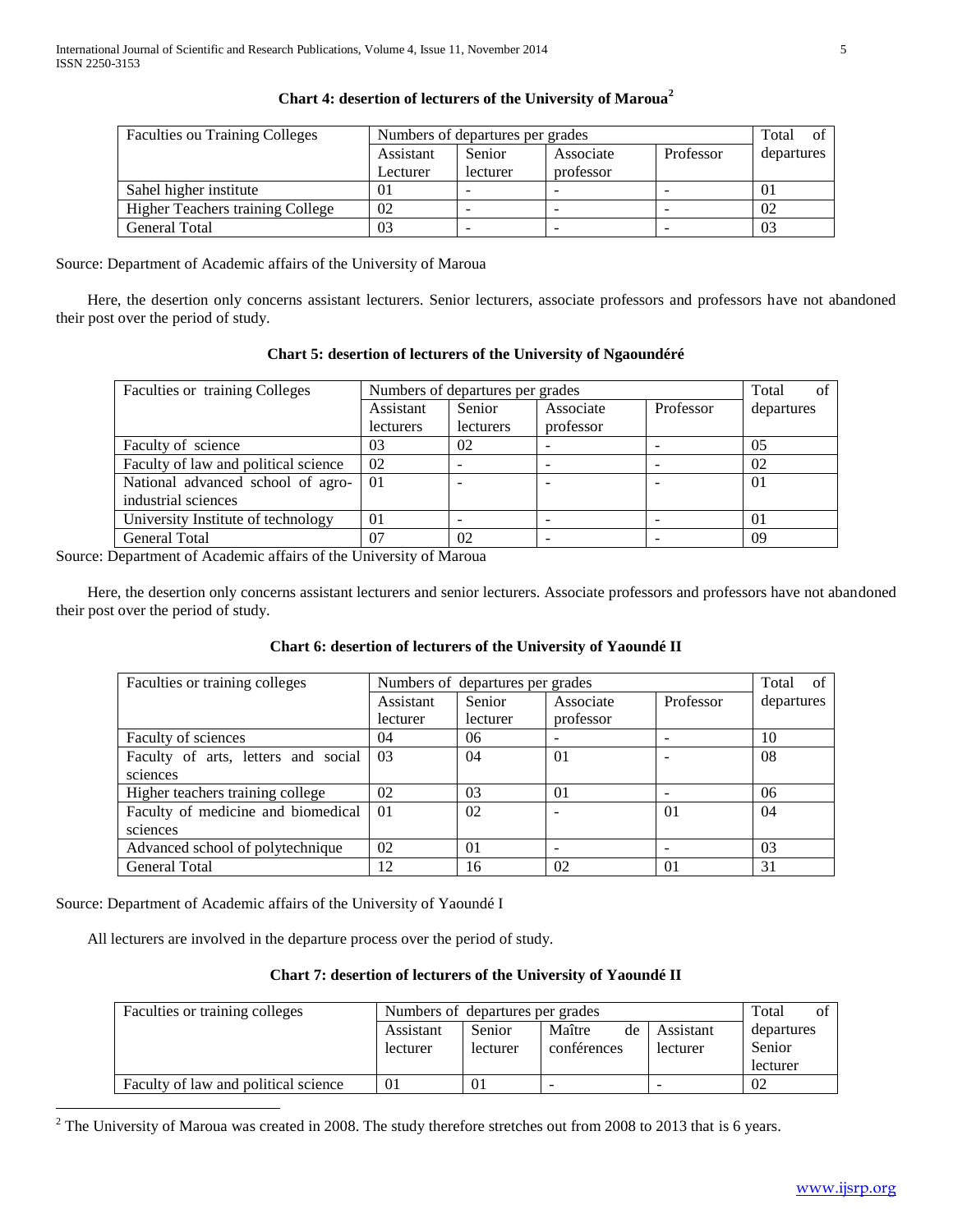| Faculty of economics and management   03 |    | 03             |  | 06       |
|------------------------------------------|----|----------------|--|----------|
| Advanced school<br>of<br>mass            |    | 0 <sub>1</sub> |  | $\Omega$ |
| communication                            |    |                |  |          |
| Cameroon institute of international 01   |    |                |  | $\Omega$ |
| relations                                |    |                |  |          |
| Institut of demographic training and 01  |    |                |  | $\Omega$ |
| research                                 |    |                |  |          |
| <b>General Total</b>                     | 06 | 05             |  |          |

Source: Department of Academic affairs of the University of Yaoundé II

 Here, the desertion only concerns assistant lecturers and senior lecturers. Associate professors and professors have not abandoned their post over the period of study.

 For all the universities, the total number of departure for the entire academic grade over the period of study is estimated to 171. Clearly speaking, this number can be shared out in the following chart.

| <b>Grades</b>              | Number de departures | Percentage |
|----------------------------|----------------------|------------|
| <b>Assistant Lecturer</b>  | 114                  | 66.66%     |
| Senior Lecturer            | 53                   | 31%        |
| <b>Associate Professor</b> | 02                   | 1.17%      |
| Professor                  | 02                   | 1.17%      |
| Total                      | 171                  | 100%       |

**Chart 8: Chart 8: sharing out of desertions per grade**

Source: Our data analysis

 It emerges from the chart 8 that all the grades do not undergo the phenomenon with the impact. That is why in term of proportion, this situation is better illustrated in the following diagram.



Source: Our data analysis

 On the whole, assistant lecturers are more concerned with brain drain. This is so obvious that at the moment of their recruitment, some lecturers often apply in many countries and abandon their previous post as soon as they are recruited abroad. It is in this sense that low salaries constitute the major factor of these abandonments according to TAFAH (2004) who believes that the environment of work at the University meets serious problems. As a result of, we can note that 60% of lecturers do not have personal cars, 80% do not have personal houses where as 70% do not have offices.

 Moreover, assistants who are young lecturers do not master the reality of the professional world, often fly high and have the propensity for resignation.

 Lecturers who migrate to other jobs or other countries find in such experiences hope where as the phenomenon itself is an important motive of anxiety.

# **4.2. Discussion of results**

## **4.2.1. Brain drain as source of hope**

 It constitutes a source of hope insofar as migrants expect multiform gains (technological and scientific, financial and socio-economic).

### - **Technological and scientific gains**

 A study carried out by UNESCO and AUF in 2004 shows that for trained personnel, the search for better working and opening conditions is one of the major reasons for departure. This situation mostly concerns lecturers who face in their country of origin dilapidated and obsolete equipments of laboratories. The collection of didactic and scientific materials constitutes one of the alternatives to transform brain drain into gain. Therefore, in training schools of developed countries, scientific and didactic material is constantly renewed thanks to the rapid evolution of technology. Consequently, African emigrated executives can salvage a great part of these materials and this act can serve as a great contribution to African educational establishment totally deprived. In this sense, some emigrated lecturers organize with chairpersons of institutions in their countries the collection and sending of materials. This is more and more seen through computer science material which is cruelly lacking in educational and training establishment in Africa. For example, in Ghana, Africast Foundation is in charge of organizing this kind of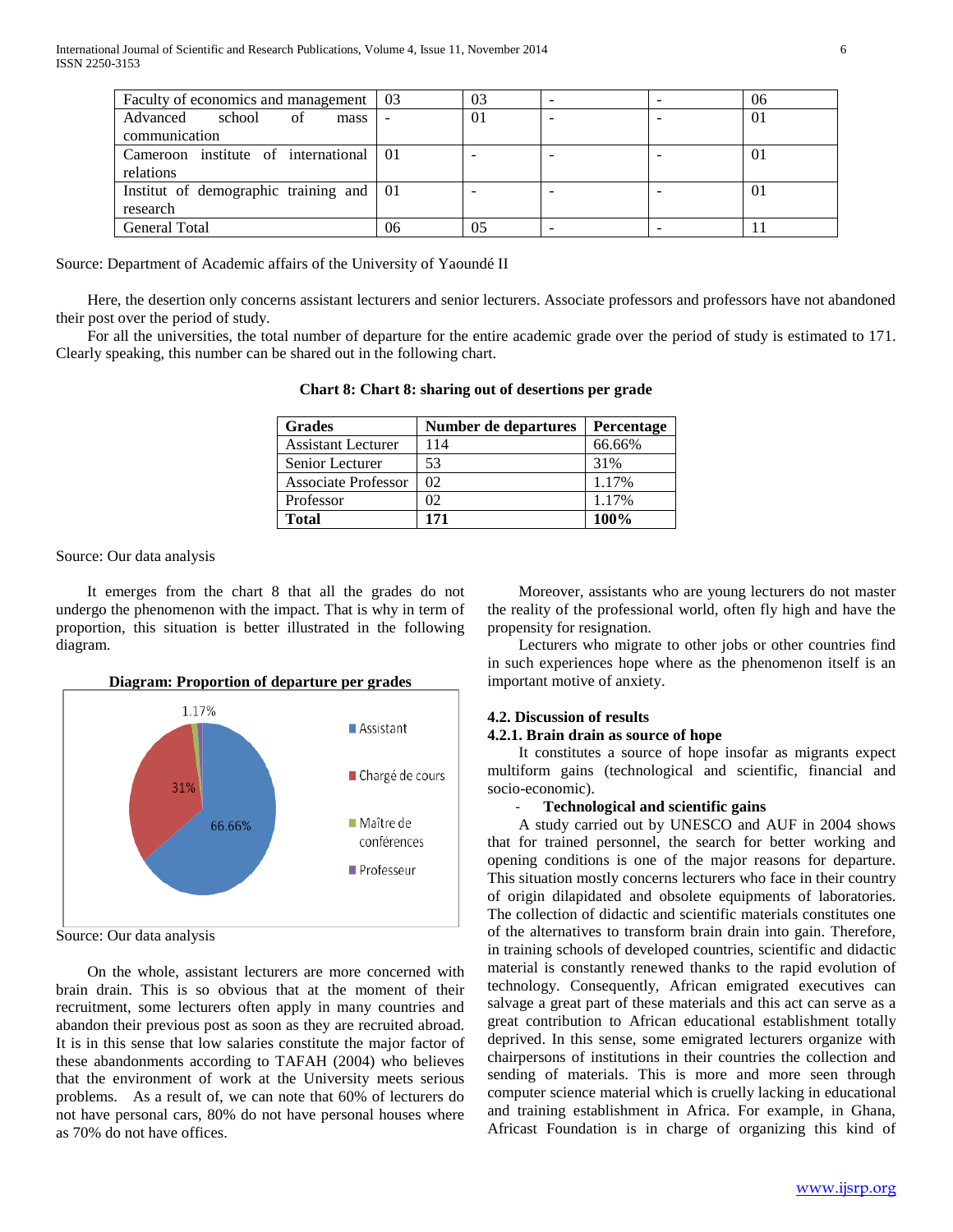collection and many other African countries follow the same line (UNESCO and AUF, 2004).

 In the same sense, scientific and technical networks can favour the blossoming of scientific and technical research by encouraging talents or any trained migrant or in training to contribute to the development of his country (IBRAHIMA AMADOU DIA, 2005).

 The other aspect of scientific profit of brain drain concerns what can be called centers of excellence. These centers help Africa to have viable training and research schools that correspond to high norms. The centers of excellence aim at concretely showing the necessity of complementarity through a kind repartition of scientific work within Africa and through a constant effort with a view to putting at our disposal specialized institutions or leading-edge equipments. They also aim at increasing in the number of multinational teams of research that work on programs commonly validated between many Universities. It is about regional centers namely centers of excellence that constitute a welcoming privileged framework of African scientists of the diaspora to contribute, in a milieu that offers good working and opening conditions, to the training of highly qualified African executives. Such centers which periodically welcome these scientists, offer the possibility to make them punctually participate alongside their colleagues who stay back home, to the development of human resources the African continent so much need for her development. Moreover, it should be noted that such working environments can also offer an opportunity to the sensitization of definitive return.

## - **Financial and socio-economic gains**

 Brain drain can also be motivated by financial gains expected from the departure. This category of gains essentially concerns financial transfer and the contributions of currencies by the member of the Diaspora. From this point of view, monetary transfers are very important. These money transfers represent the first profit of migration with the total contribution to developing countries of 60 dollars billion per year (GAMMELTOFF, 2002). If one adds informal transfers, the total could be very high. Taking into account the global system of communication, even transfer emanating from banks of developing countries can be part of incomes obtained elsewhere.

 The socio-economic gains appear amongst the main advantages that can take Cameroonian lecturers from brain drain phenomenon. These gains are especially perceived in terms of the amelioration of life and working conditions, of the reduction of social tensions and of the attenuation of frustrations.

In the same perspective, IBRAHIMA AMADOU (2005) underlines the internationalist interpretation so as to show that the defenders of this thesis stand against the negative vision of brain drain phenomenon and consider that emigration lead to a virtuous circle. Likewise, migrant are looking for a social and economic optimum because of the increase of their income. Thus, scientific migrations appear as survival strategies, professional insertion and preservation of human security. The internationalist viewpoint also shows that brain drain creates taking over conditions from the local elite through the setting up of poles connected to the migrant's pole of origin. This dynamics could be in a position to promote scientific research, to contribute to the development of human resources and the economic competitiveness of the migrant's country of origin (CHARUM; GRANES and MEYER, 1994).

## **4.2.2. Brain drain as source of anxiety**

 Seen from this perspective, brain drain is a real source of anxiety for Cameroon. Human resources constitute a specific capital thanks to their limited transferability (GNIGNINDIKOUP, 2009). The loss of intelligent Men raises serious problems for the entire society.

 As regards these figures which show the impact of the Cameroonian University brain drain, one immediately realizes that the Cameroonian state bears very high rates linked to the training expenditures of University Human Resources.

 Sure enough, the sectors like health and education which really feel the impact of brain drain benefit from substantial subventions of the State. The setting to work of qualified Human Resources such as University teachers should therefore permit a return on investment. Unfortunately, these one are hidden with their exodus.

 From all departures, it emerges that assistant lecturers are the most concerned. At this level, one notes over the period of study about 105 assistant lecturers on 162 departures, that is 64.8% of the total number of departures. This can be explained by the fact that assistant are the highest in number. Another explanation may come from the fact that assistants are at the beginning of their professional career and still have great ambitions with the aim of improving their living conditions and assuring a better professional future.

 For the University as well as for any other enterprise, competitiveness essentially reposes on the talents of human capital. Thus, it is obvious that brain drain deprived Cameroun of her Human resources. The most immediate collateral damage is the decrease of the quality of the training offered by the University system.

 If one considers competences as an economic item of property, the economic principle of scarcity and cost immediately works hard insofar as the Human Resources that migrate become rare and costly.

 Moreover, taking into consideration the increasing number of students registered in Cameroonian University, the ratio teachers/students becomes very insignificant. This is indisputable because the numbers of students do not increase proportionally to the number of teachers which is considerably low due to the lack of recruitment and desertions. This situation leads to a professional overloading of teachers and automatically diminishes their output as far as teaching and research are concerned. Therefore, the University system suffers from this.

 In general, according to the International Organization for Migrations (IOM, 2002), the number of African scientists currently in Africa is estimated to 20.000 (there will be a need of at least 10000000). This amount only represents 3.6% of the world number. The Economic commission for Africa (ECA) and the IOM estimate to 27000 the number of African executives who left the continent between 1960 and 1975 to go and work in developed countries. From 1975 to 1985, the number increase to 40000. Since 1990, this number is about 20000 per year (UNESCO, 2004).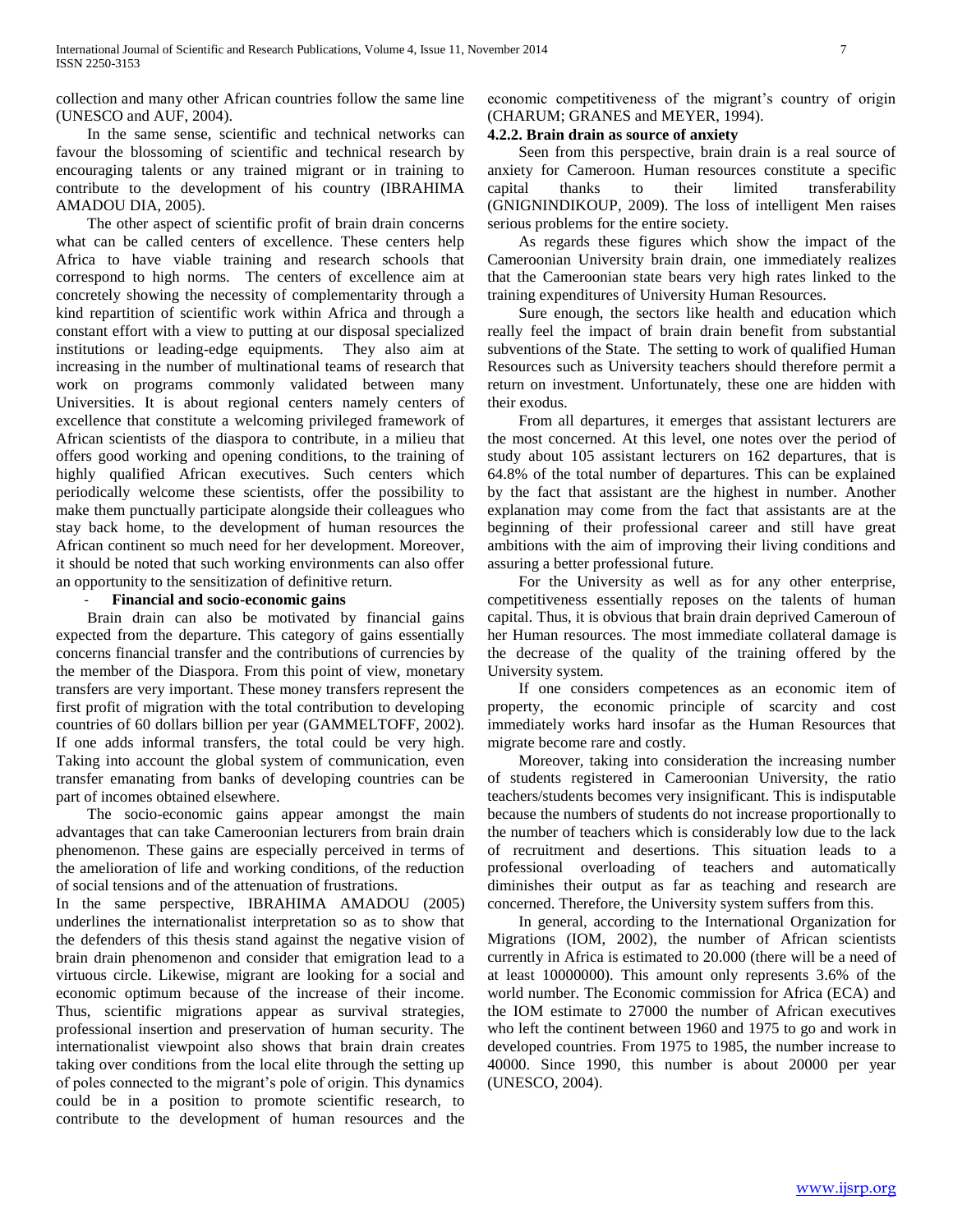### IV. CONCLUSION

 In general, the competitiveness of enterprises is subject to the availability of human resources in terms of quality and quantity. In one way or another, a shortcoming can endanger the said competitiveness. From the slave trade, the brain drain undergone by Africa has slowed down the competitiveness of African enterprises.

 The impact of brain drain has nowadays reached uncontrolled proportions.

 The solution is alarming with regard to the figures published by organisms such as IOM, FMI, ECA and UNESCO. It is no doubt that the eradication of this phenomenon is an illusion. However, one should avoid the pessimistic attitude. It is therefore possible to think about some solutions likely to attenuate this phenomenon. These are political, diplomatic and socio-economic solutions.

## **5.1. Political solutions**

 As political solutions, it is advisable that Africans in general improve the governmental practices in the framework of the principle of good governance in some countries. This is reinforced by actions in favour of equity in the share of the national cake and of the good functioning of democracy. This supposes the organization of free and transparent elections. Social peace is equally an important asset.

## **5.2. Diplomatic solutions**

 The agreement of a migratory status securing the western countries could permit migrants to easily move about between the welcoming countries and the country of origin. Likewise, the welcoming county and the country of origin should jointly sign a double nationality to migrants. This procedure will help them to freely move about between the countries. This can be completed by the flexibility of conditions for the obtaining of visas and reduction of police and custom hassles at the level of airports.

## **5.3. socio-economic solutions**

 Many alternatives can be taken into account in formulating socio-economic solutions to fight against brain drain.

 Thus, the countries of origin could develop migrants' strategies of reinsertion. This can be possible through mechanisms that can ease access to bank financing in order to propel investments. Improvement efforts of economic growth could also permit to reduce the gap between rich countries and poor countries while bringing along the building up of infrastructures (research laboratories equipments, libraries, etc.)

 The development of the TIC may favour the broadcasting and the sharing of knowledge between members of the Diaspora and those of local communities. This dynamics falls under the framework of virtual mobility.

 More so, the government should make efforts to improve the level of life of her population in general (construction of decent accommodations, road infrastructures, etc.). A case peculiar to the University community could concern the substantial improvement of the Special Funds of support for the modernization of the research decided and implemented by the Cameroonian Head of State since 2009. This solution is more efficient because it has permitted to improve in one way or another the living conditions of lecturers even though some augmentations are still awaited. With to regard to the low number of deserted associate professors and professors, this special allowance could explain even partially this situation. This

is obvious because this research allowance passes from the simple for the assistant lecturers to the double for senior lecturers, to the triple and even more for associate professors and professors. This approach could permit to avoid precarious living and working conditions to which Cameroonian lecturers are subject.

 The present paper has analyzed the conceptual and methodological framework. Secondly, results have been presented and it emerges that assistant lecturers are more concerned with brain drain followed by senior lecturers. On the other hand, the number of associate professors and professors concerned with this phenomenon is insignificant within Cameroonian Universities. It is important to note that as a phenomenon firmly rooted, it is more than never for Africa in general and Cameroon in particular to try to accentuate the positive aspect of brain drain so as to benefit from it. These gains have been analyzed in the form of multiform gains. It is about financial and socio-economic gains via technological and scientific gains. The fact to accentuate the positive aspect of brain drain immediately contrasts with the growing anxiety facing the increase of competence movements. It has been highlighted the anxieties related to the high cost bore by the Cameroonian state in the training of University Human resources, the decrease of the quality of the training offered an the low ration teachers/students.

With the aims of trying to reduce if there is not any means of stopping the phenomenon of brain drain, political, diplomatic and socio-economic solutions have been outlined.

 With regard to the gravity of this phenomenon, it is pretentious to think that brain drain can be totally eradicated in a short term.

 While waiting for other solutions that may come from accurate research, it would be important to transform the movement of brain drain into a kind of partnership where both Africa and western countries are beneficiaries. The improvement of the Cameroonian University system also depends on this.

#### **REFERENCES**

- [1] CHARUM, J.; GRANES, J.; MEYER, J.B. (1994): "The colombian experience in recovering the national outside scientific capacity: the Caldas network", Congress of the European Association for the Social Studies of Sciences and Technology, September, Budapest.
- [2] DIA, I. A. (2005): "The Brain Drain in Selected African Countries: Determinants, Evidence and Impacts" in Migrations between States and Markets.
- [3] GAILLARD J. & ZINK E. (2003) Les capacités de. Recherche au Cameroun. Mesia. Études d'impact n o 5, IFS, Stockholm. www.ifs.se/Publications/Messia
- [4] GAILLARD J., HASSAN M. &WAAST R. (2005):Africa. UNESCO World Science Report 2005, Paris, UNESCO.
- [5] GAMMELTOFF, P. (2002): Remittances and other financials developing countries, CDR working paper 02.11, Centre for Development Research, Copenhagen.
- [6] GLASER W. & HABERS G. (1978): The Brain Drain: .Emigration and Return: UNITAR Research Report, Pergamon Press, Oxford, 324 p.
- [7] GNIGNINDIKOUP I. (2009) : « Les déterminants de la fidélité des salariés dans les PME camerounaises », mémoire de D.E.A., FSEG, Université de Yaoundé II-SOA.
- [8] MARTIN P.L. (2003): "High skilled labor migration: sharing the benefits", Institut International d'étudessociales, Genève.